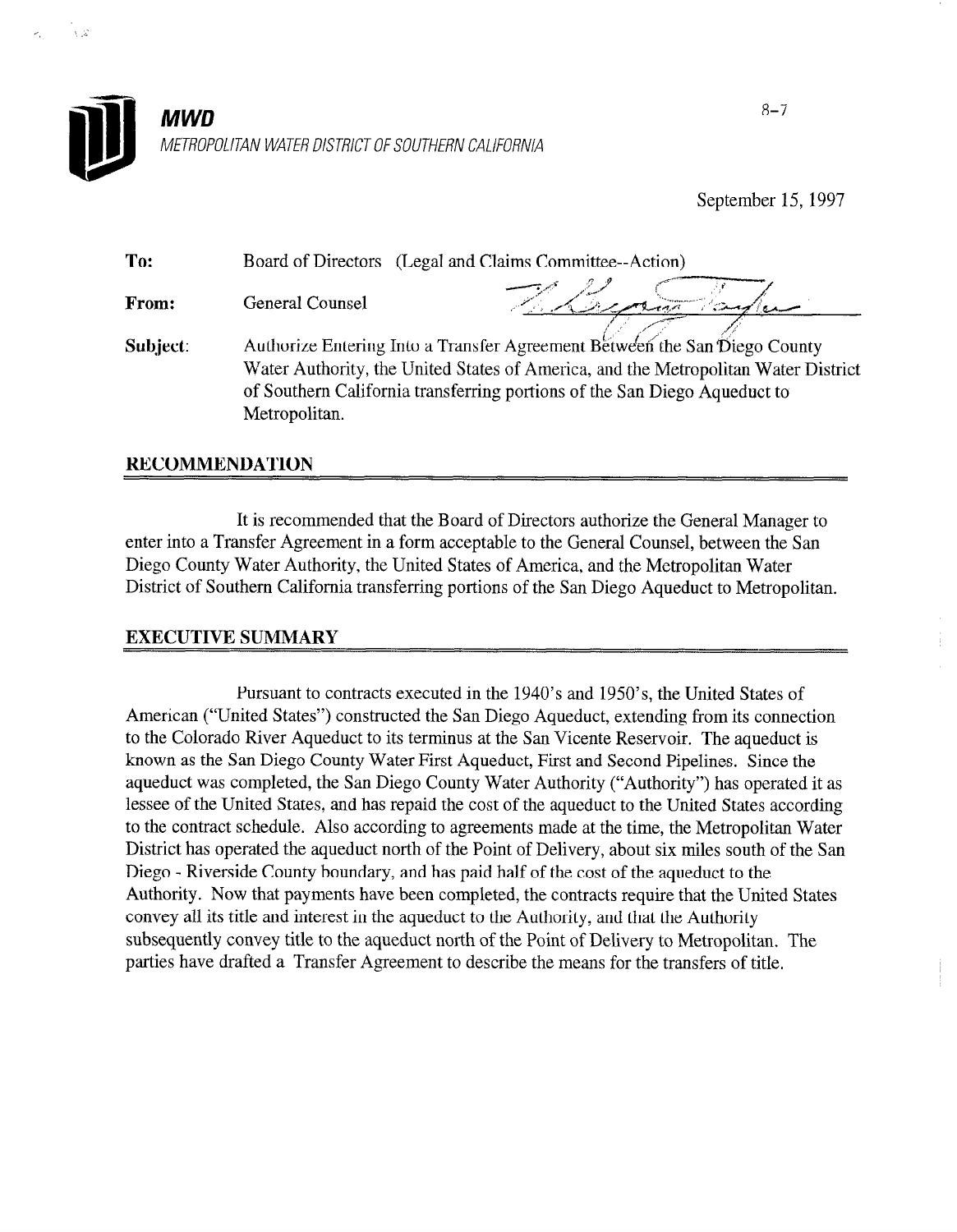### DETAILED REPORT

The Authority executed contracts with the United States and Metropolitan in the 1940's and 1950's which provided in part that:

- a. The Authority would assume the place of the City of San Diego in a contract with the United States, in which the United States would build the First Aqueduct, and the City (Authority as successor) would operate and pay for the cost of the aqueduct over a period of time;
- b. Upon completion of payments, the United States would convey all of its right, title, and interest in the aqueduct system to the Authority;
- C. Metropolitan would operate the aqueduct north of the Point of Delivery, and pay the Authority half of the Authority's total aqueduct payments to the United States ;
- d. Upon completion of payments and transfer of the aqueduct from the United States to the Authority, the Authority would convey its right, title, and interest in the aqueduct north of the Point of Delivery to Metropolitan.

These contracts made possible the construction of the first and second pipelines of the First Aqueduct, and the delivery of the first imported water to San Diego County in 1947. Payments have been completed, and the Authority, the United States, and Metropolitan have drafted a transfer agreement to complete the transfers in conformance with the contracts and in a manner acceptable to the parties. The office of the Secretary of the Interior will approve the agreement for the United States, and has asked that the governing bodies of the Authority and Metropolitan authorize execution of the agreement by their agency representatives.

Although the United States is contractually required to transfer its interest in the aqueduct to the Authority, the transfer agreement is important because:

- a. The agreement requires that the deeds be in a particular form which will facilitate the recording of Metropolitan's assumption of easements on hundreds of parcels of land through which the aqueduct runs.
- b. The agreement provides a review of the historical events and documents which will culminate in the transfer of the aqueduct.
- C. The agreement recognizes that the United States, through the Bureau of Reclamation, has responsibility for compliance with administrative requirements necessary to the transfer.

Also, while the agreement assigns the Authority and Metropolitan indemnification responsibilities regarding the condition of the aqueduct, these obligations already exist through the original contracts.